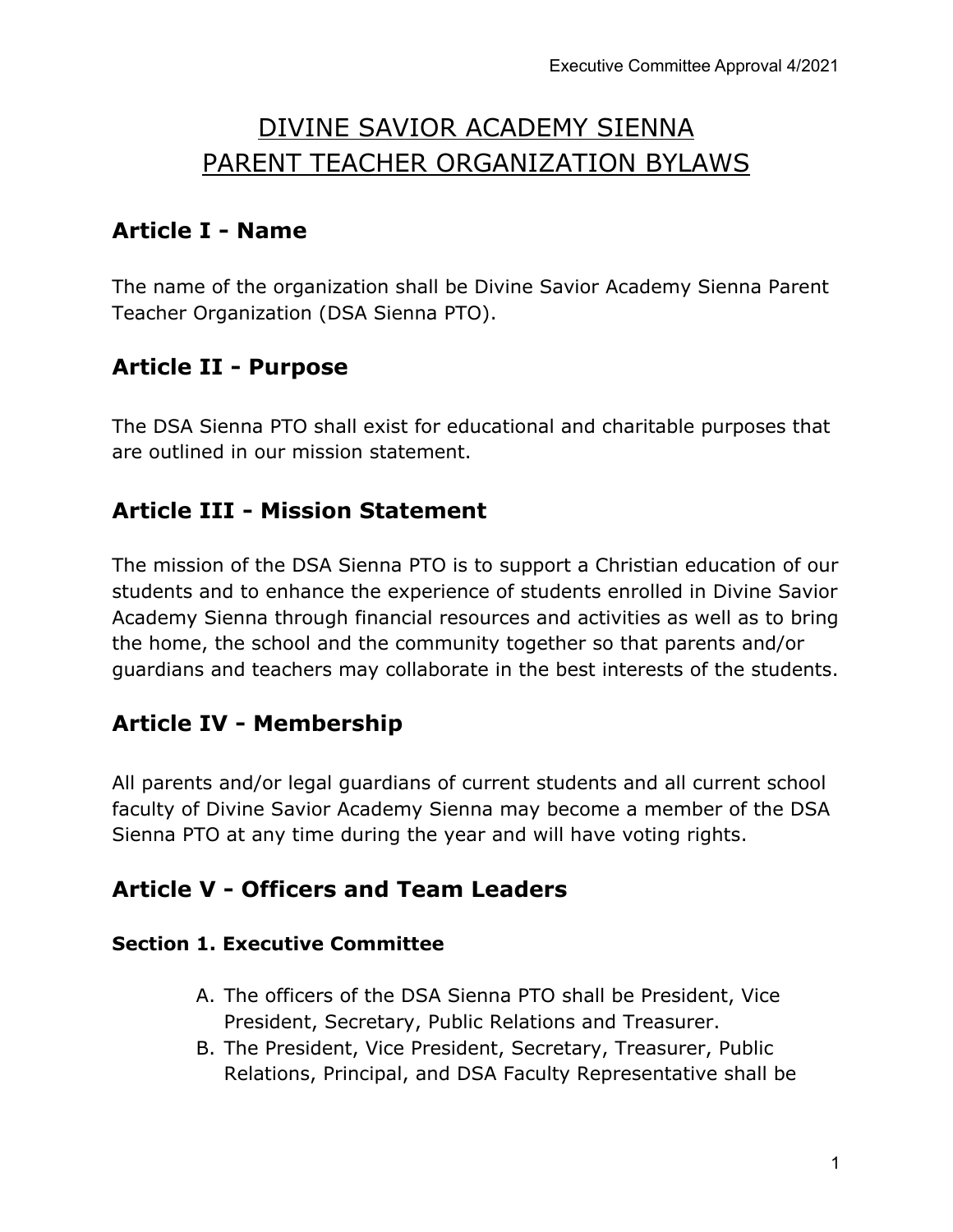referred to as the "Executive Committee" from here on in the Bylaws.

- C. The Executive Committee shall create the teams based on the needs of Divine Savior Academy Sienna and are subject to change by a vote of the Executive Committee.
- D. The duties of the Executive Committee shall be to transact business between the monthly meetings, selection of team leaders, lead team leaders, create DSA Sienna PTO awareness, prepare and adhere to an annual budget, designate expenditures of the funds, sign contracts and prepare reports.

### **Section 2. President**

- A. The President is the principal executive officer of the DSA Sienna PTO and subject to control of the DSA Sienna PTO Executive Committee and the direction of the DSA Sienna PTO membership at large.
- B. The President shall create the monthly meeting agenda and preside over executive board meetings, serve as the primary contact for the Principal and serve as an ex officio member of all teams and/or committees.
- C. The President shall help to coordinate the work of all the officers and teams so that the purpose of the DSA Sienna PTO is served.
- D. The President will only vote to break a tie or establish a quorum.
- E. The President will present all agenda items requiring school faculty approval at the monthly faculty meeting.
- F. The President must approve all expenditures of the DSA Sienna PTO and present them to the Principal for review.

### **Section 3. Vice President**

- A. The Vice President shall be a member of the Executive Committee.
- B. The Vice President shall preside at all monthly meetings in the absence of the President.
- C. The Vice President shall be responsible for assisting the President with the oversight of teams determined by the President.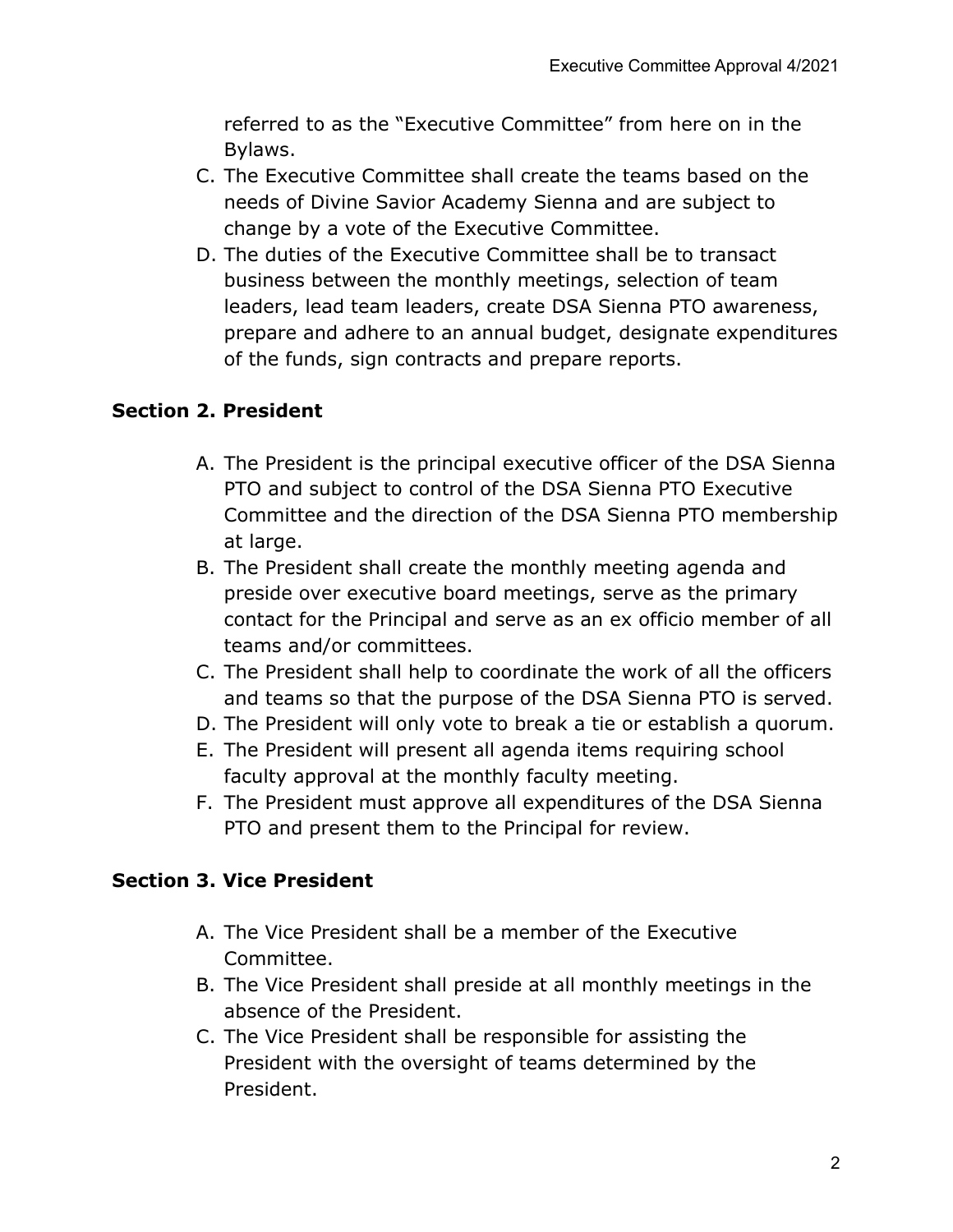- D. The Vice President shall be responsible for maintaining volunteer lists.
- E. The Vice President shall assist the president in other duties to be agreed on by both the President and Vice President.
- F. The Vice President shall create and maintain a master schedule of events.

### **Section 4. Secretary**

- A. The Secretary shall be a member of the Executive Committee.
- B. The Secretary shall keep a record of all the monthly meetings of the DSA Sienna PTO.
- C. The Secretary will maintain a record of attendance at each monthly meeting.
- D. The Secretary must make available monthly meeting minutes within fourteen (14) days.
- E. The Secretary must maintain an official list of voting members.
- F. The Secretary must keep a copy of all contracts and vendors for historical data.
- G. The Secretary will help to handle event publicity/promotions and any correspondence.
- H. The Secretary keeps copies of meeting minutes and bylaws and brings them to the monthly meetings.
- I. The Secretary will help to assure that meetings are conducted according to correct parliamentary procedure as per the Robert's Rules of Order.
- J. The Secretary will provide the Principal and school staff with the schedule of meeting dates for the school year.

### **Section 5. Treasurer**

- A. The Treasurer shall be a member of the Executive Committee.
- B. The Treasurer will collect all receipts pertaining to all events of the DSA Sienna PTO. A record will be maintained of all accounts payable and accounts receivable.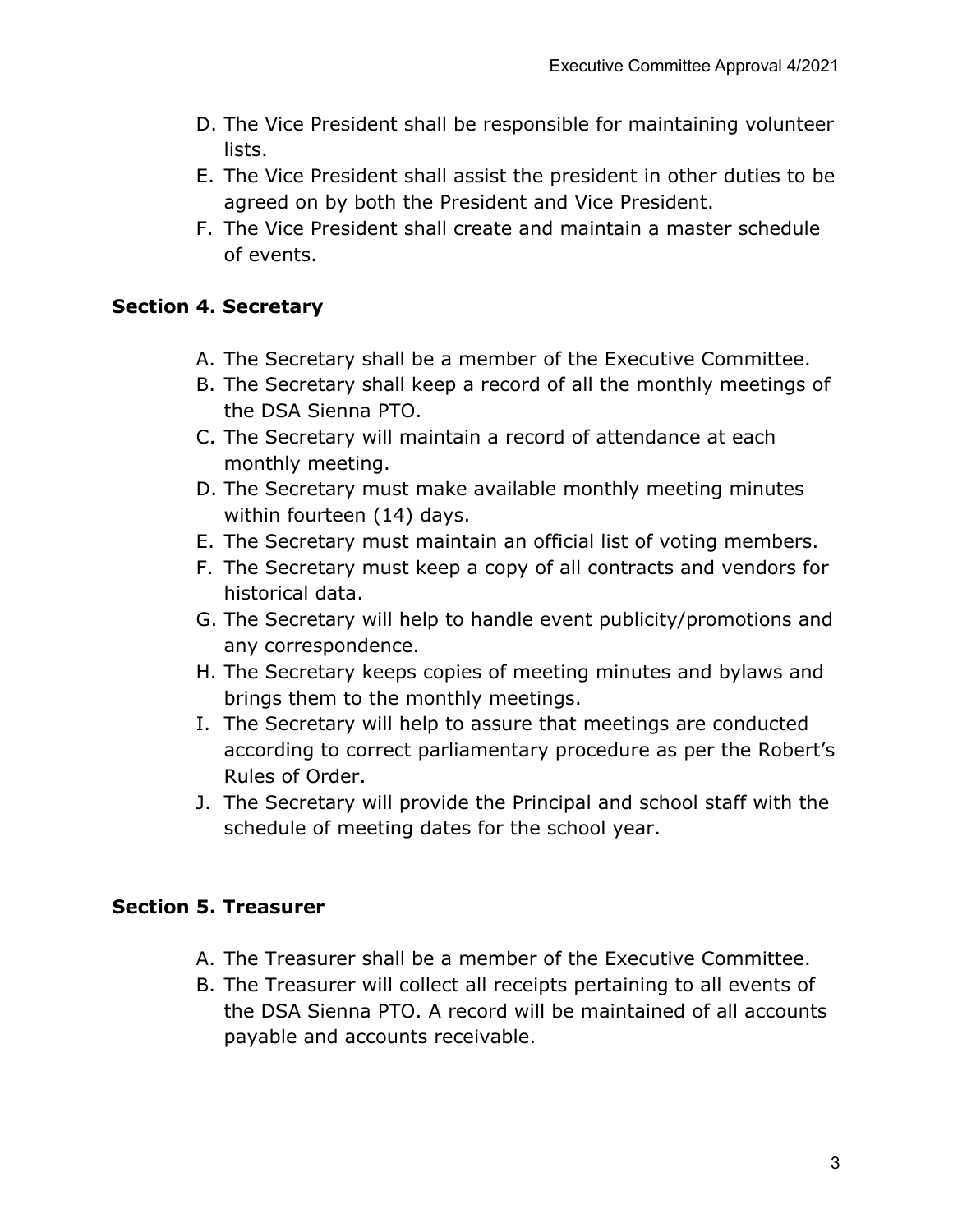- C. All PTO funds are to be turned into the Treasurer immediately and deposited by the Treasurer into the DSA Sienna PTO account within a maximum of seven (7) days.
- D. The Treasurer shall keep an accurate record of the receipts and expenditures and pay out funds in accordance with the approval of the DSA Sienna PTO and/or the Executive Committee.
- E. The Treasurer will present a reconciliation of the bank account at every monthly meeting and at other times of the year when requested by the Executive Committee.
- F. The Treasurer will complete and submit for filing with the Internal Revenue Service the DSA Sienna PTO's annual non-profit federal income tax return and state sales tax return.
- G. The Treasurer will prepare for the books to be audited annually.
- H. Reimbursements will be made only for expenses with receipts attached to the reimbursement form and with approval from the President or Vice President and at least one (1) other member of the Executive Committee.
- I. All reimbursements must be submitted for payment within one month of purchase in order to be reimbursed.
- J. The Treasurer shall meet with the DSA Business Manager each semester to audit the books.

### **Section 6. Team Leaders**

- A. For team leader positions, each team leader shall have been a member of the DSA Sienna PTO membership at large for at least one full school year. However, should there be no suitable candidate; the position can be filled by any member of the DSA Sienna PTO membership at large.
- B. Teams shall be created by the Executive Committee as deemed necessary to promote the objectives of the PTO and to carry out the work of the PTO. Each team leader is accountable to the Executive Committee via the President and Vice President and is required to seek guidance for all proposed activities. The team leader must complete a Project Planning Worksheet and obtain Executive Committee approval prior to the implementation of any and all initiatives.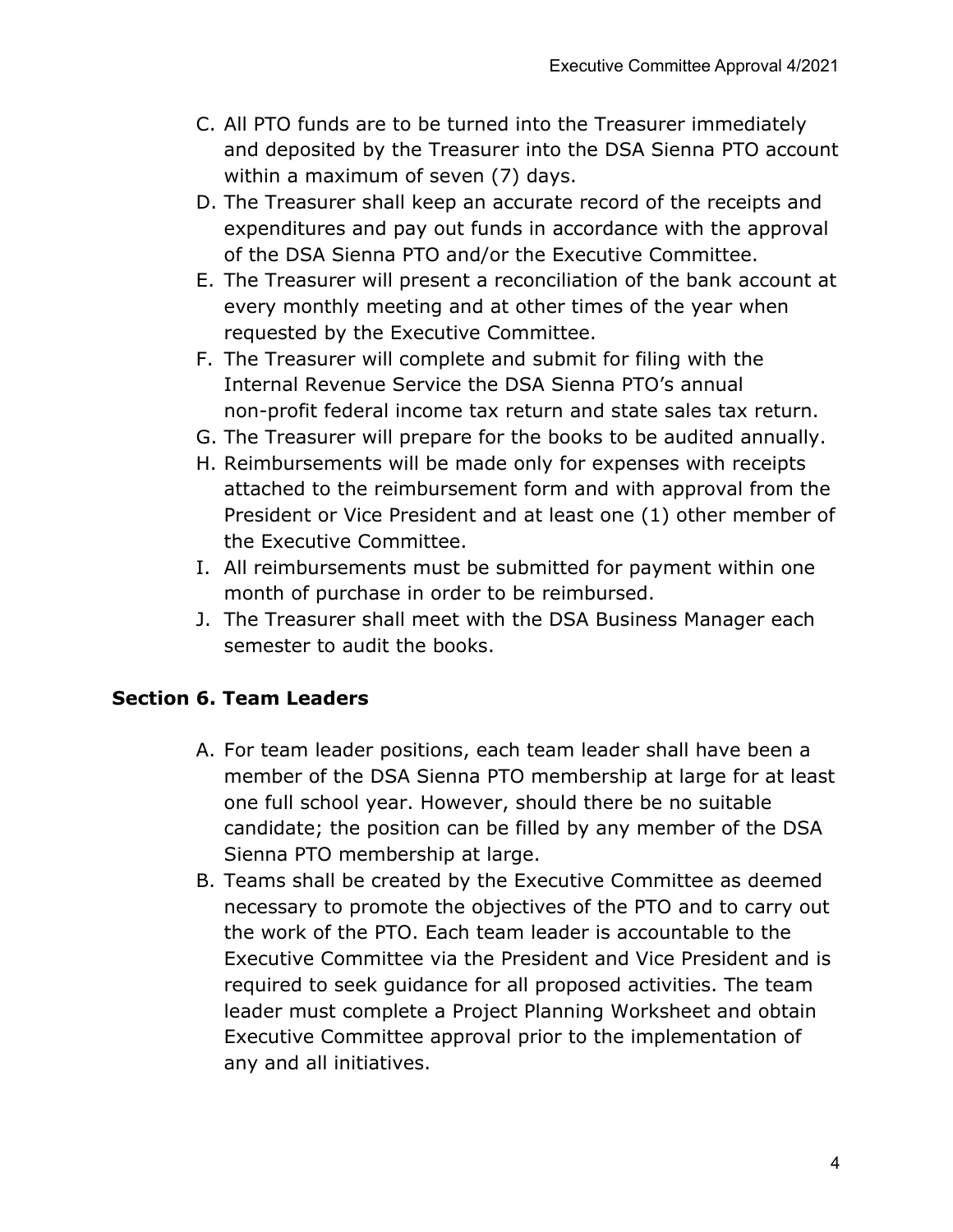- C. Each team leader of each standing team will attend all PTO meetings.
- D. The assigned team structure may be modified as necessary to meet the needs of the PTO and the School. Modifications to the structure require a majority vote of the Executive Committee.
- E. Each team leader is encouraged to hold monthly meetings with team members to encourage teamwork.
- F. Each team leader is responsible for submitting a report to the President no later than two (2) days before the DSA Sienna PTO monthly meeting. Included should be any topics to be discussed at the DSA Sienna PTO monthly meetings.
- G. Each team leader is responsible for ensuring that all team members are following all policies and procedures of Divine Savior Academy Sienna.

### **The following positions are not members of the DSA Sienna PTO Executive Committee. The team leaders are there to aid and advise the Executive Committee in fulfilling the Executive Committee's overall mission:**

### Fundraising Team Leader

- 1. The fundraising team leader plans at least one (1) fundraiser per semester.
- 2. The fundraising team leader is responsible for encouraging participation in box tops and AmazonSmile.
- 3. The fundraising team leader is responsible for holding meetings as necessary for the team to brainstorm fundraising ideas and to plan upcoming fundraisers together.
- 4. Fundraising plans must be presented to the Executive Committee for approval before the September monthly meeting.

DSA Family Network Team Leader

- 1. The DSA family network team leader is responsible for making sure that new families are welcomed to our school.
- 2. The DSA family network team leader is responsible for making sure the team members are scheduled to welcome new families.
- 3. The DSA family network team leader is responsible for keeping track of welcome baskets inventory.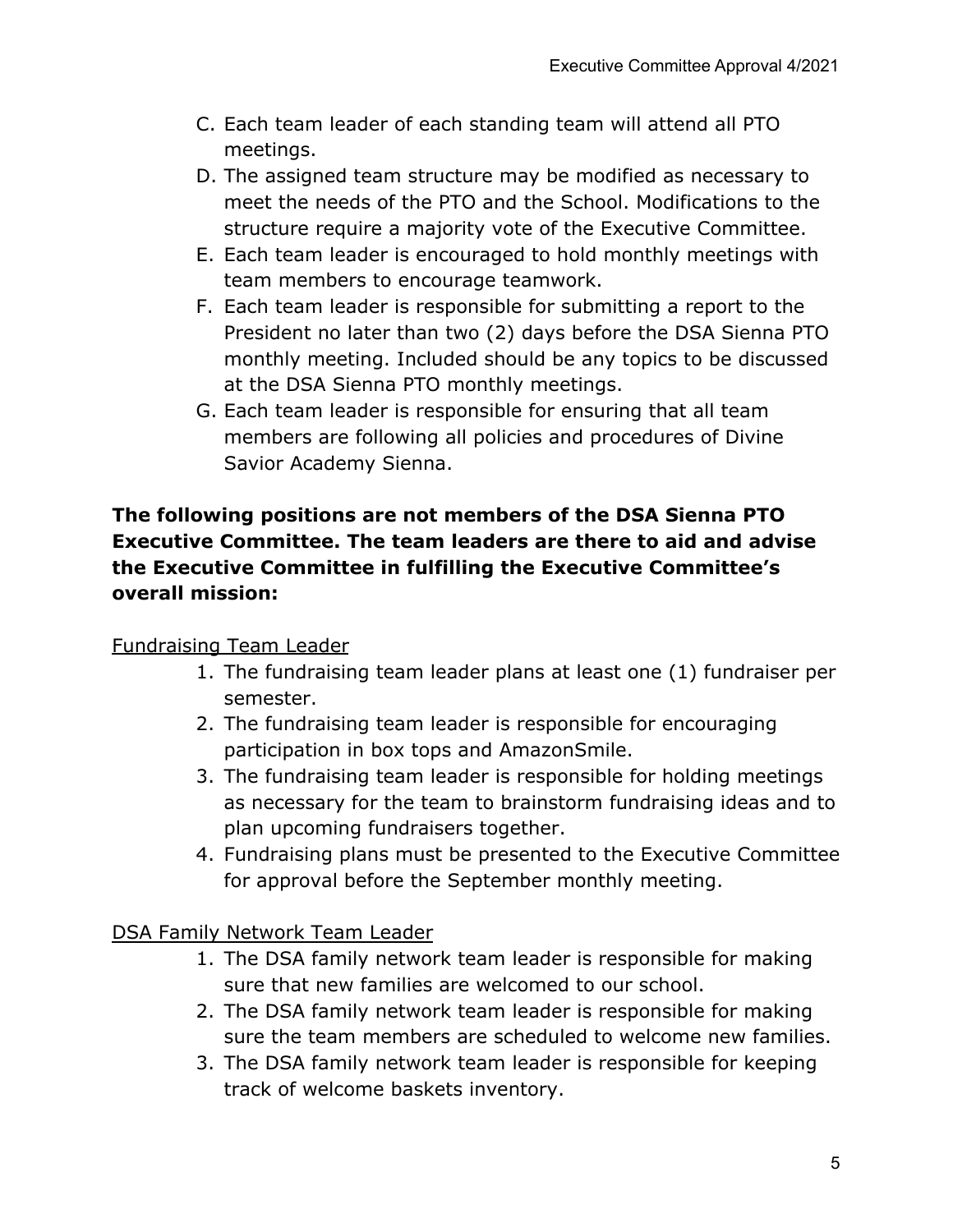4. The DSA family network team leader is responsible for encouraging team members to create connections between families at school events.

#### School Events Team Leader

- 1. The school events team leader shall plan DSA Sienna PTO school events once approval has been received from the Executive Committee.
- 2. The school events team leader shall assist the school when requested to do so with school events planned by the school faculty or the PTO Executive Committee.
- 3. The school events team leader is responsible for holding meetings as necessary for the team to brainstorm school events ideas and to plan upcoming school events together.

#### Concessions Team Leader

- 1. The concessions team leader shall maintain inventory of concession items.
- 2. The concessions team leader shall create a schedule and sign up for concession stands to be operated.
- 3. The concessions team leader is responsible for making sure funds received are turned into the Treasurer immediately.

#### Teacher Support Team Leader

- 1. The teacher support leader shall oversee the room parents and conduct a meeting of all room parents within the first full month of school.
- 2. The teacher support team leader is responsible for organizing Teacher Appreciation Week once approval has been given by the Executive Committee.
- 3. The teacher support team leader is responsible for encouraging the room parents to organize a birthday gift for their teacher.
- 4. The teacher support team leader is responsible for providing each room parent with their teacher's favorite things, Amazon wish lists and contact information within the first full month of school.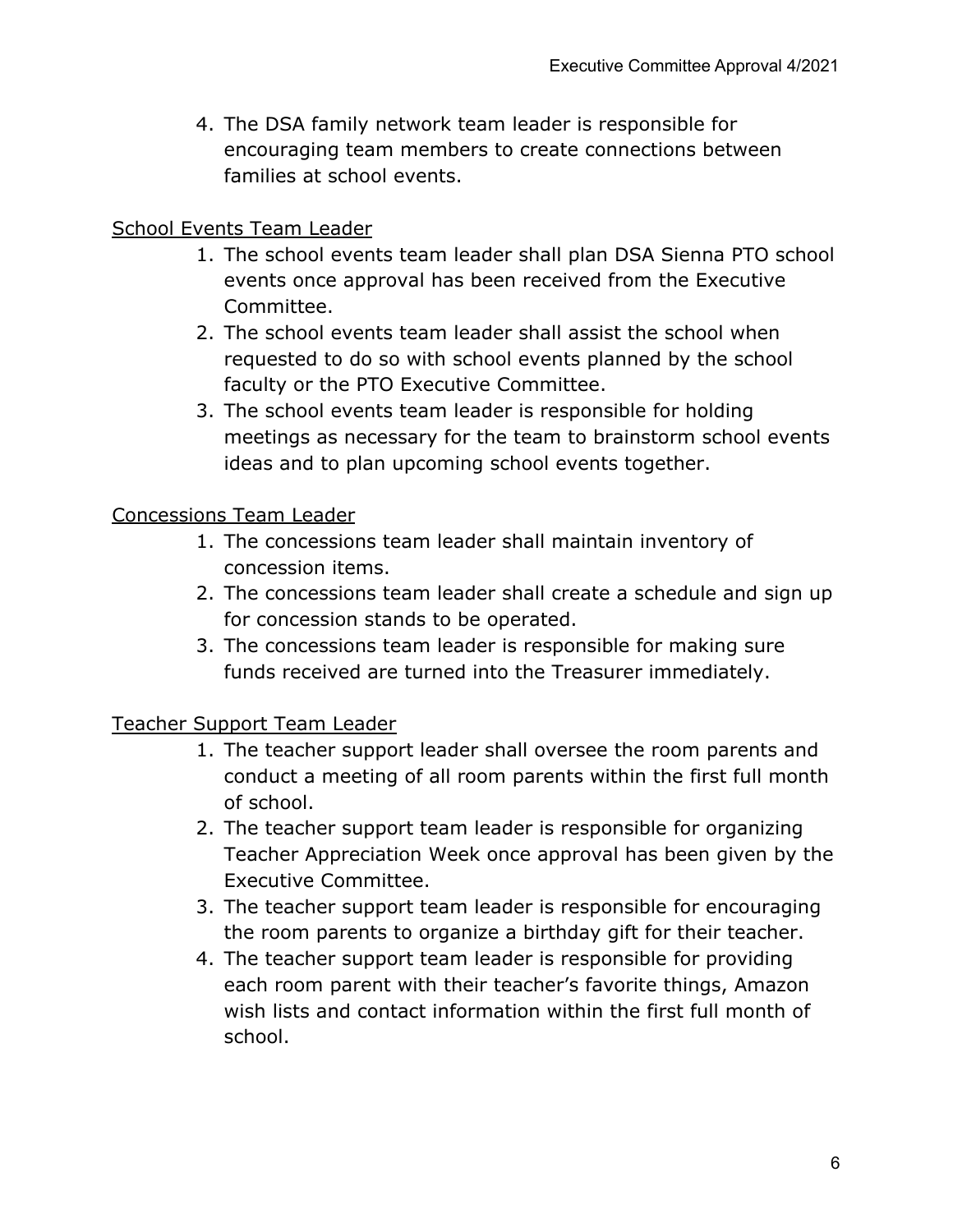5. The teacher support team leader is responsible for connecting with their teacher on how they can best support them throughout the year.

#### Big Fundraiser Team Leader

- 1. The big fundraiser team leader is responsible for the development, coordination and implementation of one big fundraiser per school calendar year separate from the fundraising team.
- 2. The big fundraiser team leader is responsible for maintaining a budget that has been approved by the Executive Committee.
- 3. The big fundraiser team leader is responsible for recruiting volunteers at the beginning of the school year.
- 4. The venue contract must be presented to the Executive Committee for approval and signed by the Principal.

### **Section 7. Release or Removal from Office**

- A. Officers or team leaders desiring to resign shall inform the Secretary in writing. In the case that the Secretary position is vacant, written notification shall be sent to the President.
- B. Officers and team leaders can also be removed from their positions with the direction of the Executive Committee for failure to attend three (3) consecutive meetings, failure to perform duties, failure to adhere to the conflict of interest policy, or criminal misconduct or unethical behavior in DSA Sienna PTO business.
- C. Two (2) weeks prior to taking the action of removal, the President or Secretary will send the impacted officer or team leader a removal notification via email.
- D. Any member of the DSA Sienna PTO Executive Committee or team leader missing three (3) meetings without notifying the Secretary or President will be considered to have resigned.

# **Article VI - Elections and Nominations**

#### **Section 1. Elections**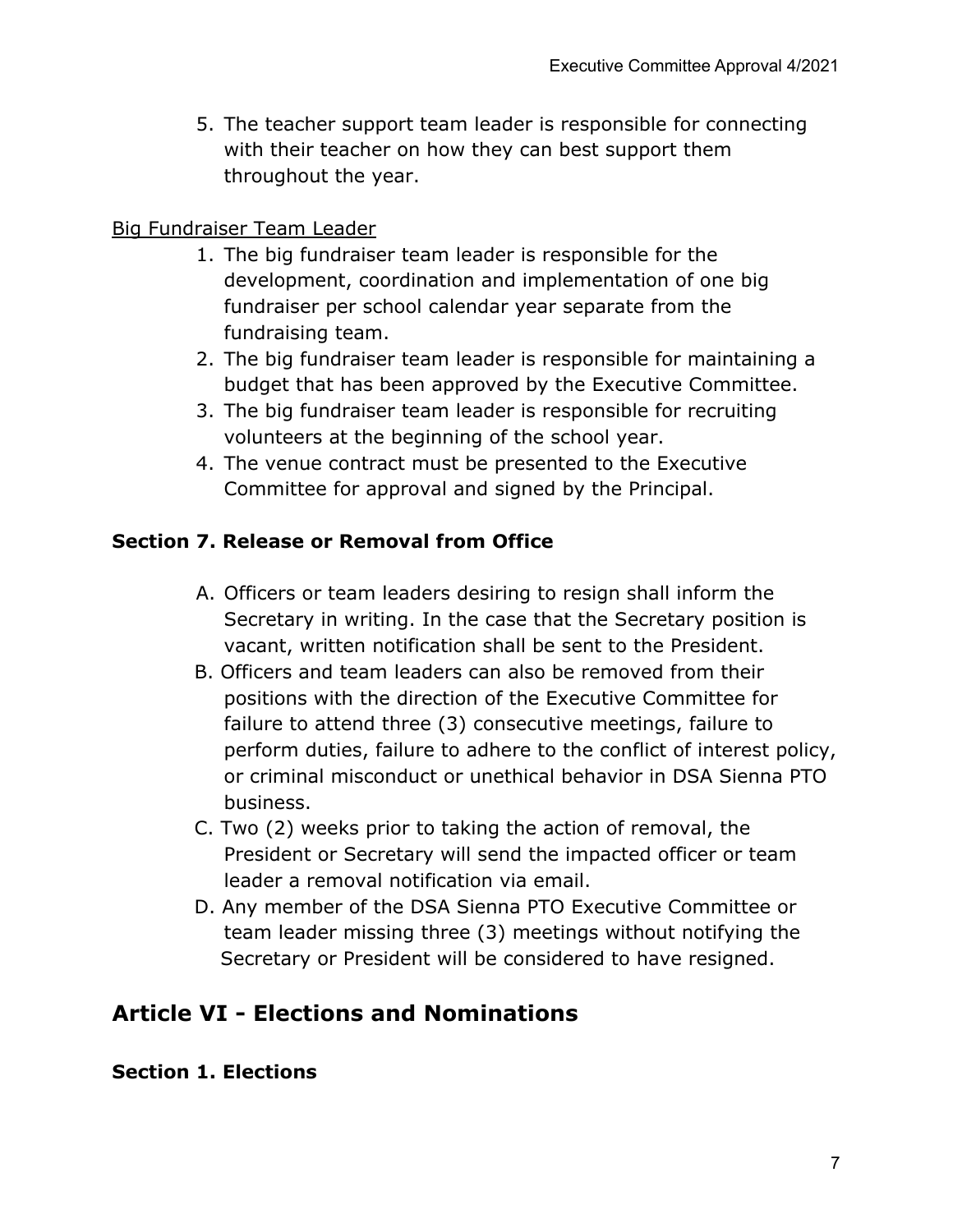- A. Election of Officers shall take place at the DSA Sienna PTO May Meeting.
- B. Each officer of the Executive Committee shall have served as an executive committee officer or a team leader of the DSA Sienna PTO the previous year. However, should there be no suitable candidate; the position can be filled from the DSA Sienna PTO membership at large.
- C. Officers are asked to volunteer for one (1) year with a maximum of 2 years served on the committee.
- D. The President will have served at least one year on the DSA Sienna PTO Executive Committee or led a DSA Sienna PTO team prior to the year in which he/she will serve as President, unless no candidate is available who meets the above criteria.
- E. A majority of the votes cast by the voting members is necessary for election.

### **Section 2. Nominations**

- A. If the President has decided to step down or if there are officer vacancies, the Vice President of the DSA Sienna PTO shall serve as Chairman of the Nominating Committee.
- B. The Chairman of the Nominating Committee will appoint four members of the DSA Sienna PTO to the Nominating Committee.
- C. The committee shall be composed of no more than five members. There must be a parent representative from both elementary and middle school and a maximum of two outgoing Executive Committee officers.
- D. The Principal and the DSA Faculty Representative shall serve as ex-officio members of the Nominating Committee.
- E. Notice of open positions must be publicized no later than March 1st.
- F. The Nominating Committee Chairman shall provide a slate of nominees for each office and present it to the DSA Sienna PTO membership at large at the April meeting. Nominations from the DSA Sienna PTO membership at large may be received at the April meeting.
- G. The nominee receiving the most votes of the members present at the May meeting will be elected for each open office. A voice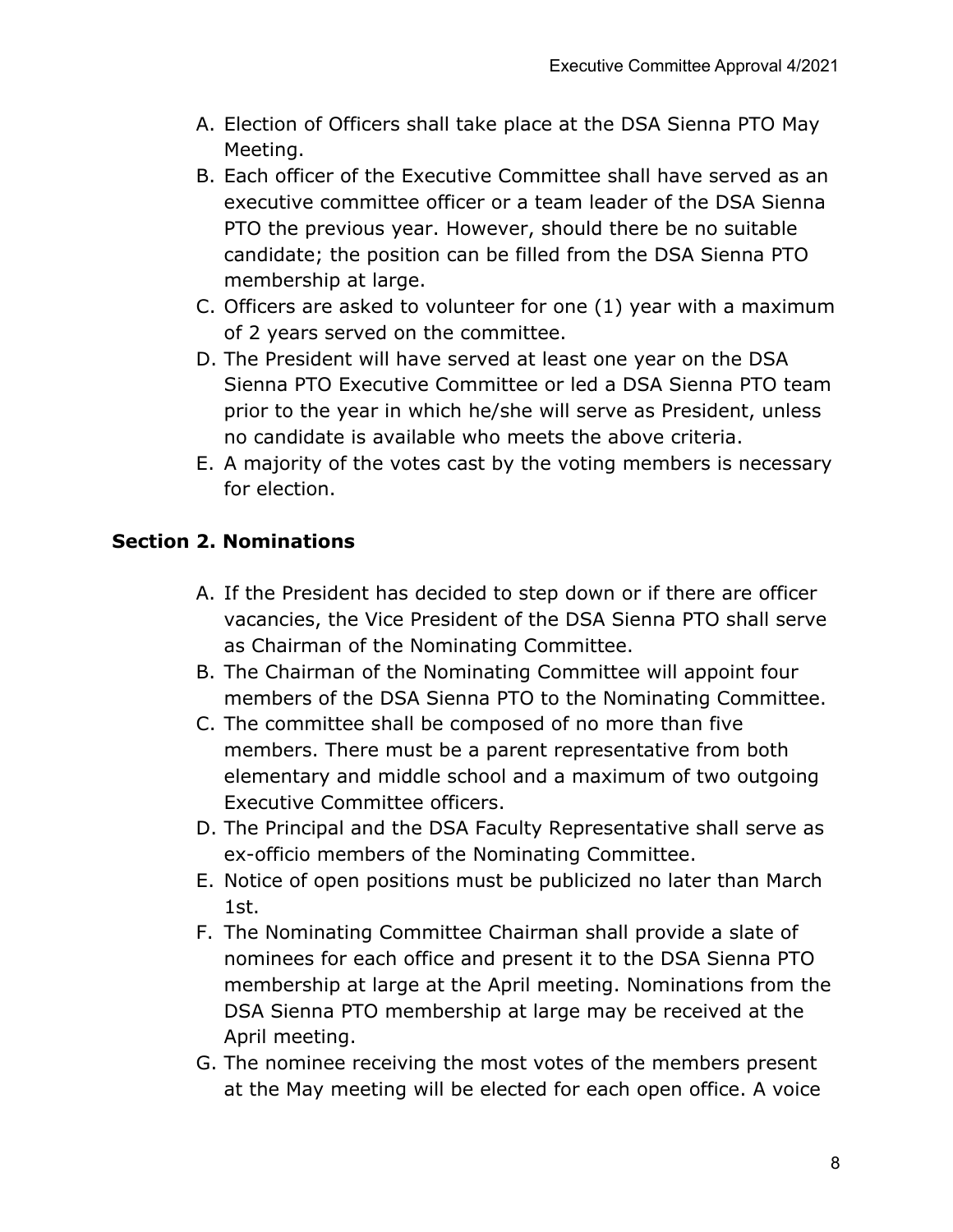vote is sufficient when there is only one nominee for each office. Otherwise, voting by secret ballot is required.

#### **Section 3. Vacancies**

The DSA Sienna PTO fills any vacancy in office because of death, resignation, removal or inability to serve. However, should a vacancy occur in the office of the President, the Vice President immediately assumes the office and the DSA Sienna PTO fills the Vice President vacancy.

### **Article VII - Meetings**

#### **Section 1. Monthly Meetings**

- A. DSA Sienna PTO shall have monthly meetings. The President shall determine the place and time suitable for conducting the monthly meetings
- B. The rules contained in Robert's Rules of Order Revised will govern DSA Sienna PTO meetings in all cases in which they are applicable, and in which they are not inconsistent with the bylaws or the special rules of order of the DSA Sienna PTO. All Executive Committee meetings voting procedures will follow Robert's Rules of Order.
- C. The DSA Sienna PTO neither seeks to direct the administration activities of the school nor to control its policies.
- D. The President may call special meetings as necessary.
- E. DSA Sienna PTO monthly meetings are open to all school parents. Any parent wishing to speak during the meeting must contact the President one week prior to the meeting to be placed on the meeting agenda. Parents must be on the agenda in order to speak at the meeting.

### **Section 2. Quorum**

A minimum of 10 voting members present at a properly called monthly meeting or special meeting designates a quorum and is entitled to take action on behalf of the DSA Sienna PTO.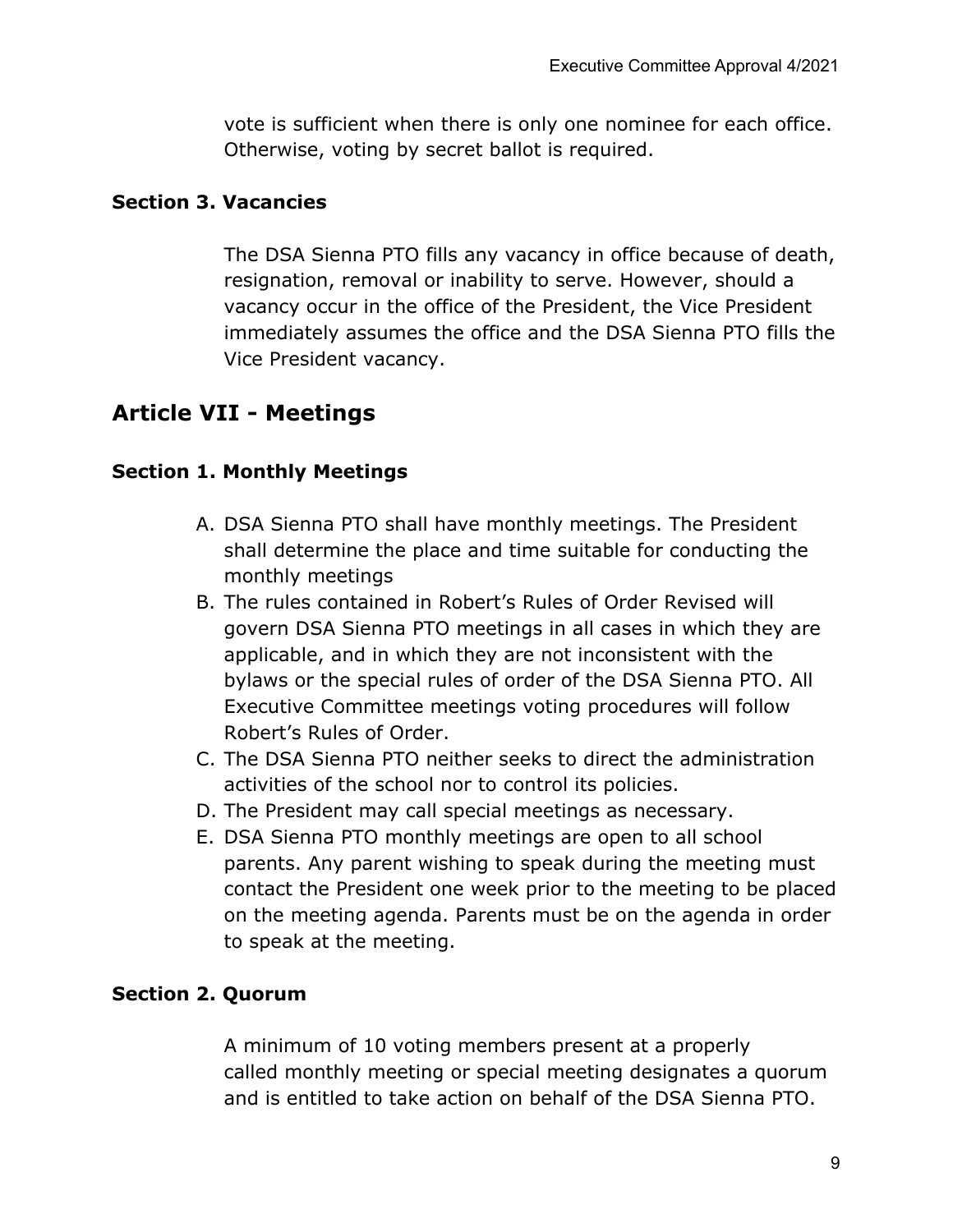#### **Section 3. Emergency Voting**

In an emergency situation, the DSA Sienna PTO may vote by phone, email, or other electronic means if authorized by the President. Members shall have at least twenty-four (24) hours to cast their vote. A two-thirds (⅔) vote of the entire DSA Sienna PTO is required for adoption, and the vote shall be recorded in the minutes of the next meeting of the DSA Sienna PTO.

# **Article VIII - Amendments**

Proposals to alter or repeal any of these bylaws, shall be submitted in writing to the DSA Sienna PTO Executive Committee who will approve or deny.

# **Article IX - Financial Duties**

- A. A budget shall be prepared for the upcoming school year, approved by the Executive Committee, at the May monthly meeting.
- B. The Treasurer shall keep accurate records of any disbursements, income and bank account information.
- C. The Treasurer shall prepare a financial summary at the end of the school year to be audited.
- D. Authorized signers of the DSA Sienna PTO bank account shall be the Treasurer, Principal and the DSA Sienna Business Manager.
- E. The fiscal year shall coordinate with the school year (July-June).
- F. The Executive Committee shall provide team leaders with budgets for their teams.
- G. The Executive Committee shall meet twice a year to review events and expenses.
- H. Any deviations from a budget line item expense greater than twenty (20%) percent, not to exceed one thousand (\$1,000) dollars, must be approved in advance by the DSA Sienna PTO membership at large. Any deviation of a budget line item must be approved by the President.